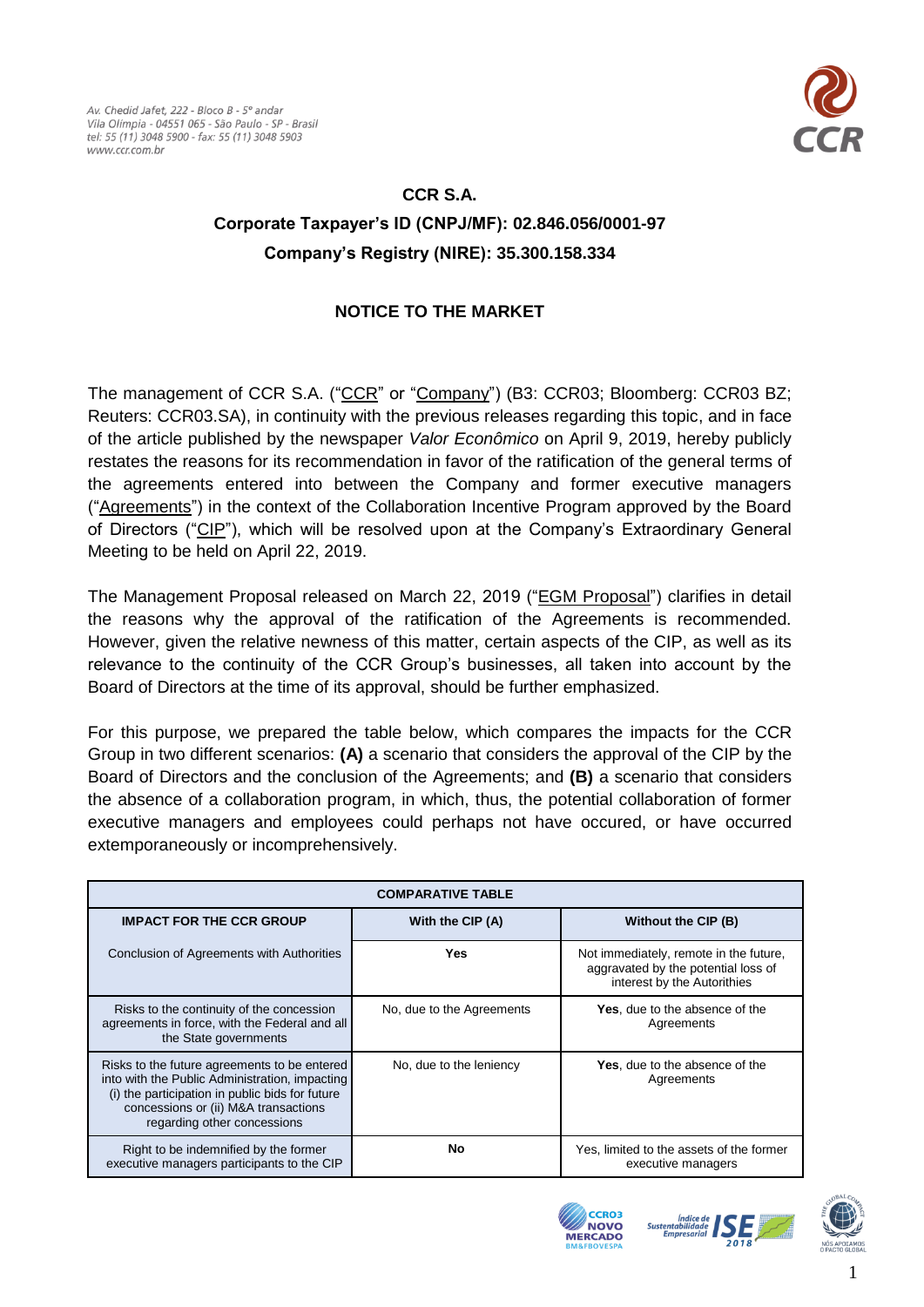

| Predictability regarding the businesses (and<br>the financial disbursements) | Yes | No, with a risk of suffering losses much<br>greater than the values of the<br>Agreements                                               |
|------------------------------------------------------------------------------|-----|----------------------------------------------------------------------------------------------------------------------------------------|
| Risks of discontinuity of the businesses                                     | No  | Theoretically yes, depending on the<br>impact on the concessions in force and<br>on the capacity to participate in new<br>public bids. |

The management of the Company understands that the comparison between the scenarios demonstrates the severe risks the CCR Group would be exposed to in case the agreements with the public authorithies were not entered into, including the potential initiation of caducity procedures (termination of agreements entered into by the Public Administration due to a default of its counterpart) regarding the concessions in force or even to declare its disreputable status, with a risk to the continuity of its current activities and to its capacity of entering into new agreements with the Public Administration, resulting in irreversible losses.

The former executive managers were the only ones that could provide the complete set of information the authorities wished to access promptly, and could decide not to cooperate with the investigations for personal reasons, such as the possibility that the charges against them were already time-barred or due to the risks related to their assets.

For that reason, the Company's Board of Directors, in the best interest of its shareholders, creditors and collaborators, after having evaluated the pros and cons of each scenario, approved the creation of the CIP, thus enabling the immediate cooperation of the former executive managers and, thus, the immediate conclusion of the cooperation and leniency agreements with the public authorities, ensuring the regular continuity of the CCR Group's businesses, present and future.

With regard to the qualification stated by the Company's independent auditor, it is worth highlighting, still in the context of the investigations conducted by the Independent Committee throughout 2018, the collaboration process involving the Company and the public authorities and also the CIP, that the external independent auditor's opinion on the Company's financial statements, individual and consolidated, regarding the year ended on December 2018 – which is attached to the management proposal for the Annual General Meeting that will be held on the same date of the EGM -, is qualified due to a mandatory provision set forth under Brazilian law, which prohibits the information and documentation related to the leniency agreements to be shared with third parties, including the external independent auditors, given that said agreements are protected with full confidentiality until certain legal steps, which are still pending, are effectively concluded, provided noncompliance with said confidentiality duty would result in the loss of the benefits comprised in the agreements entered into with the public authorities, maintained the probative value of the documents and information rendered.

Finally, the management of CCR, aiming to ensure that the shareholders exercise their voting rights fully informed, reaffirms the importance that the documents made available by